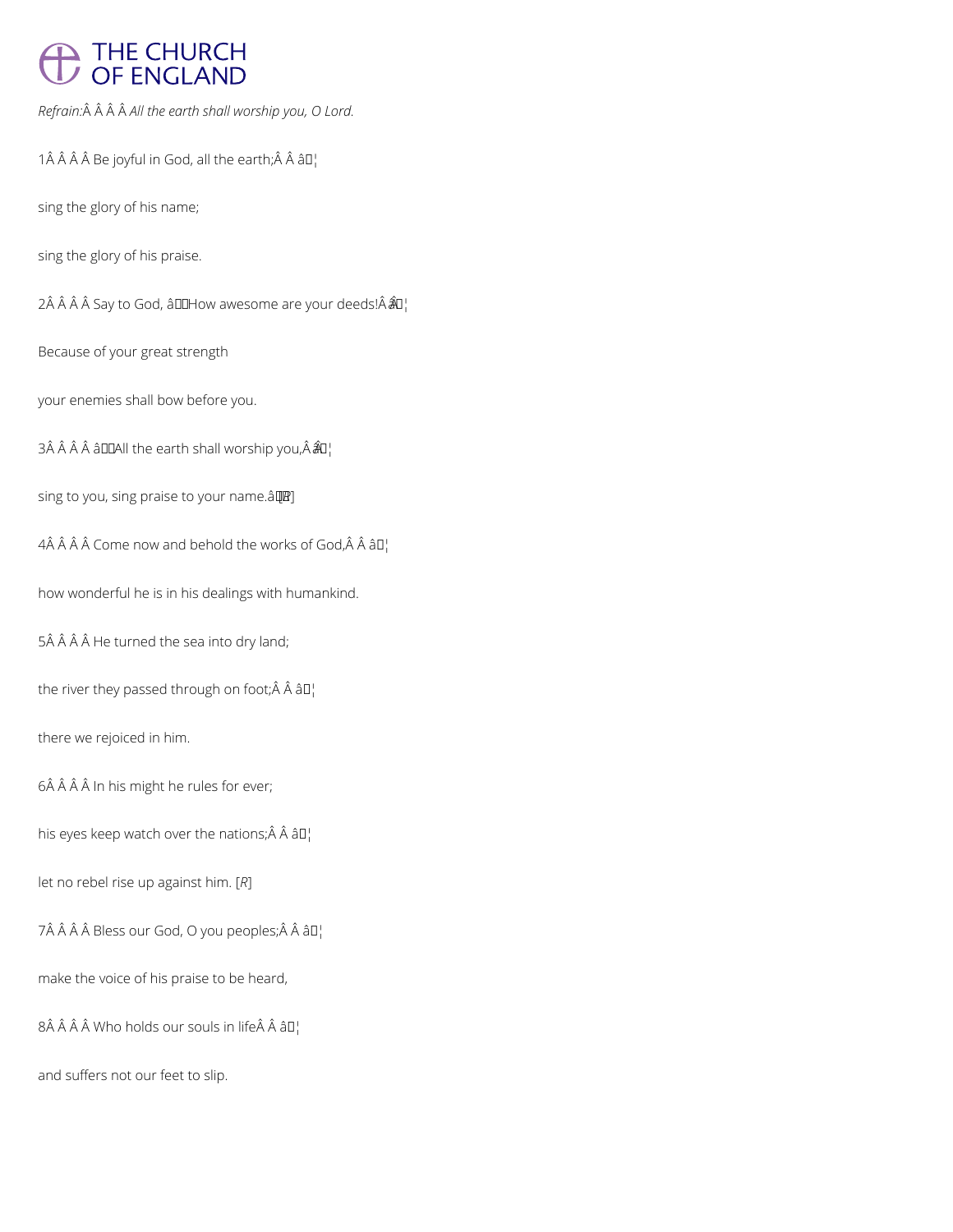$9\hat{A}$   $\hat{A}$   $\hat{A}$   $\hat{B}$  For you, O God, have proved us; $\hat{A}$   $\hat{A}$   $\hat{a}$   $\Pi$ <sup>1</sup>

you have tried us as silver is tried.

10 $\hat{A}$   $\hat{A}$  You brought us into the snare; $\hat{A}$   $\hat{A}$   $\hat{a}$  $\Box$ 

you laid heavy burdens upon our backs.

11Â Â You let enemies ride over our heads;

we went through fire and water; $\hat{A}$   $\hat{A}$   $\hat{a}$  $\Box$ 

but you brought us out into a place of liberty. [*R*]

12Â Â I will come into your house with burnt offerings

and will pay you my vows,  $\hat{A}$   $\hat{A}$   $\hat{a}$  $\Box$ 

which my lips uttered

and my mouth promised when I was in trouble.

13Â Â I will offer you fat burnt sacrifices

with the smoke of rams; $\hat{A}$   $\hat{A}$   $\hat{a}$  $I'_{1}$ 

I will sacrifice oxen and goats. [*R*]

14 $\hat{A}$   $\hat{A}$  Come and listen, all you who fear God, $\hat{A}$   $\hat{A}$   $\hat{a}$  $\Box$ 

and I will tell you what he has done for my soul.

15 $\hat{A}$   $\hat{A}$  I called out to him with my mouth  $\hat{A}$   $\hat{A}$   $\hat{a}$   $\Box$ 

and his praise was on my tongue.

16 $\hat{A}$   $\hat{A}$  If I had nursed evil in my heart, $\hat{A}$   $\hat{A}$   $\hat{a}$  $\Box$ 

the Lord would not have heard me,

17 $\hat{A}$   $\hat{A}$  But in truth God has heard me; $\hat{A}$   $\hat{A}$   $\hat{a}$  $\Box$ 

he has heeded the voice of my prayer.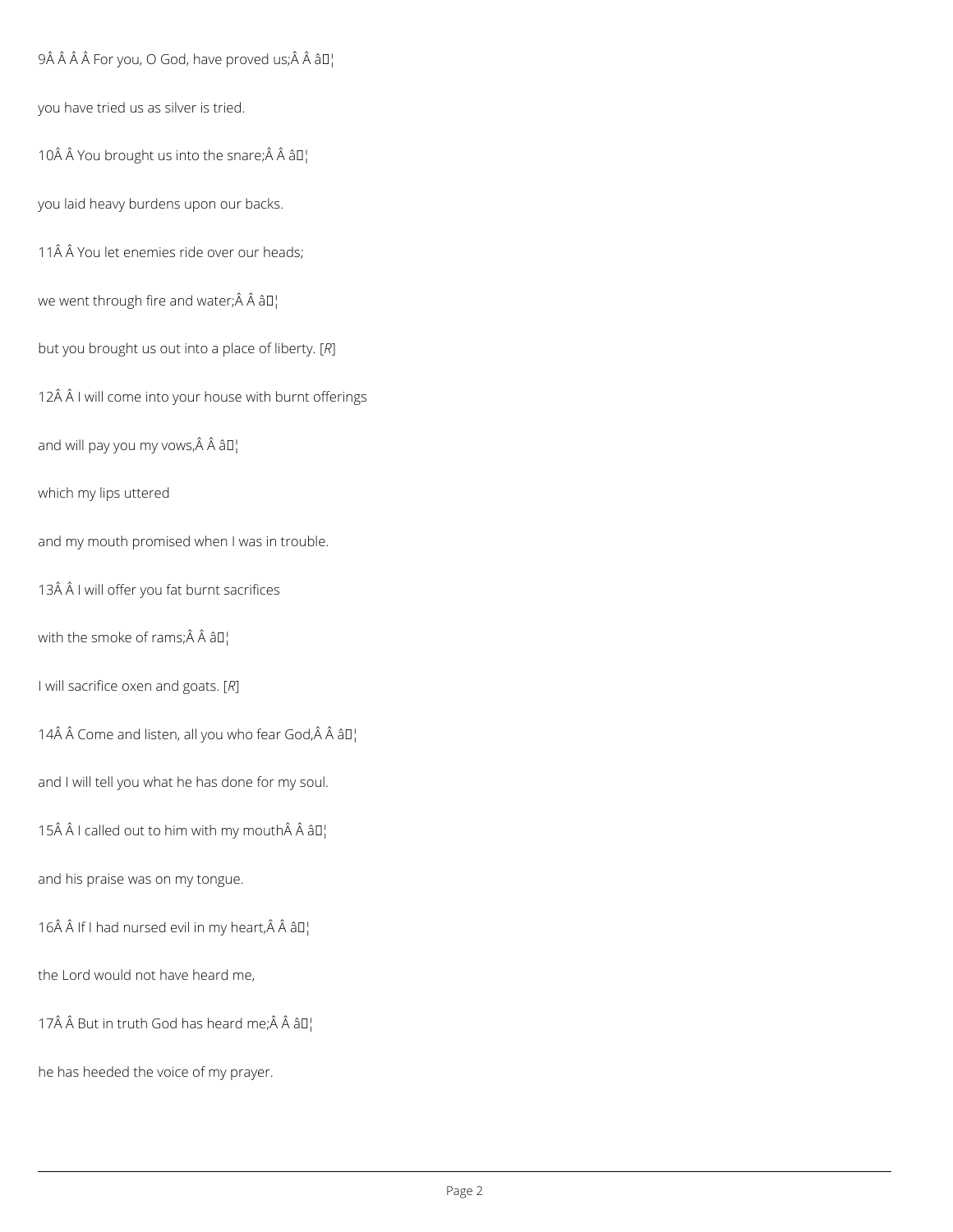18 Å Å Blessed be God, who has not raj<sup>e</sup>ted my prayer,  $\hat{A}$  Å

nor withheld his loving mercy from me.

Refra $\hat{A}$ in $\hat{A}$   $\hat{A}$   $\hat{A}$  the earth shall worship you, O Lord.

Common Worship: Daily Prayer, material from which is included here, is copyrighth  $\hat{\mathbb{A}}$  @Archbishops' 2000 u5 n and publish hend roby House Publishing

How generous is your goodness, O God,

how great is your salvation,

how faithful is your love;

help us to trust you in trial

and praise you in deliverance;

through Jesus Christ our Lord.

## Â

Copy to clipboard Common Worship - Daily Prayer

Image not found or type unknown

## [Join us in Daily Prayer](/prayer-and-worship/join-us-in-daily-prayer)

Join us in Daily Prayer



Daily Prayer is available from Church House Publishing